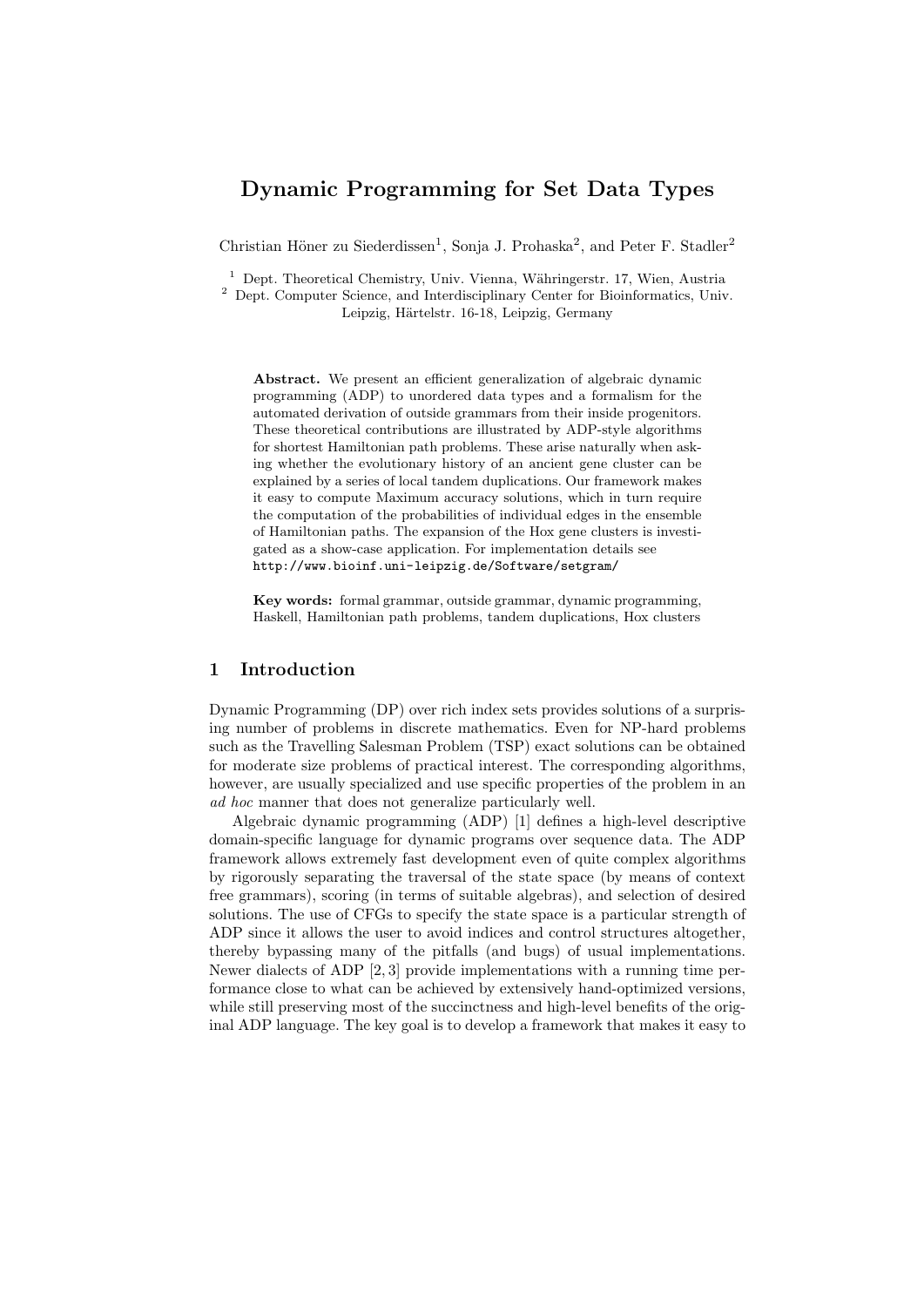#### 2 Höner zu Siederdissen et al.

implement complex dynamic programs by combining small, simple components. A first step in this direction was the introduction of grammar products [4], which greatly simplifies the specification of algorithms for sequence alignments and related dynamic programming tasks that take multiple strings as input. The second and third steps are introduced in this work: a formal system for dynamic programming over unordered data types, together with the mechanistic derivation of Outside algorithms; both implemented in ADPfusion [2].

Sequence data is not the only type of data for which grammar-like dynamic programs are of interest. Inverse coupled rewrite systems (ICOREs) [5] allow the user to develop algorithms over both, sequence and tree-like data. While no implementation for these rewrite systems is available yet, they already simplify the initial development of algorithms. This is important in particular for treelike data. Their non-sequential nature considerably complicates these algorithms. The grammar underlying the alignment of ncRNA family models with CMCompare [6], which simultaneously recurses over two trees, may serve as an example for the practical complications. There are compelling reasons to use DP approaches in particular when more information than just a single optimal solution is of interest. DP over sequences and trees readily allows the enumeration of all optimal solutions, and it offers generic ways to systematically investigate suboptimal solutions and to compute the probabilities of certain sub-solutions. Classified dynamic programming [7], furthermore, enables the simultaneous calculation of solutions with different class features via the evaluation algebra instead of constructing different grammars for each class. Two well-known examples for DP over sequences in computational biology for which these features are extensively used in practise are pairwise sequence alignment and RNA folding. Due to the tight space limits we relegate them to the Electronic Supplement.

A quite different classical example of DP is the Travelling Salesman Problem (TSP). It is easily stated as follows: given a set  $X$  of cities and a matrix  $d$ :  $X \times X \to \mathbb{R}_+$  of (not necessarily symmetric) distances between them, one looks for the tour (permutation)  $\pi$  on X that minimizes the tour length  $f(\pi) :=$  $d_{\pi(n),\pi(1)} + \sum_{i=1}^{n-1} d_{\pi(i),\pi(i+1)}$ . W.l.o.g., we may set  $X = \{1,\ldots,n\}$  and anchor the starting point of a tour at  $\pi(1) = 1$ . The well-known (exponential-time) DP solution for the TSP [8, 9] operates on "sets with an interface"  $[A, i]$  representing the set of all tours starting in  $1 \in A$ , then visiting all other cities in A exactly once and ending in  $i \in A$ . The length of the shortest path of this type is denoted by  $f([A, i])$ . For an optimal tour we have  $f([X \setminus \{i\}, i]) + f(\langle i, 1 \rangle) \rightarrow \min$ , where  $f(\langle i, 1 \rangle) = d_{1,i}$  is the length of the edge from i to 1. The  $f([A, i])$  satisfy the recursions

$$
f([A,i]) = \min_{j \in A} f([A \setminus \{i\}, j]) + f(\langle j, i \rangle)
$$
 (1)

since the shortest path through  $A$  to  $i$  must consist of a shortest path through A ending in some  $j \in A$  and a final step from j to i. The fundamental question that we will address in this contribution is whether we can rephrase this and similar DP algorithms also in an ADP like manner. In other words: how can we separate state space traversal and evaluation, even though we do not have a grammar at hand (because we do not even operate on strings or ordered trees)?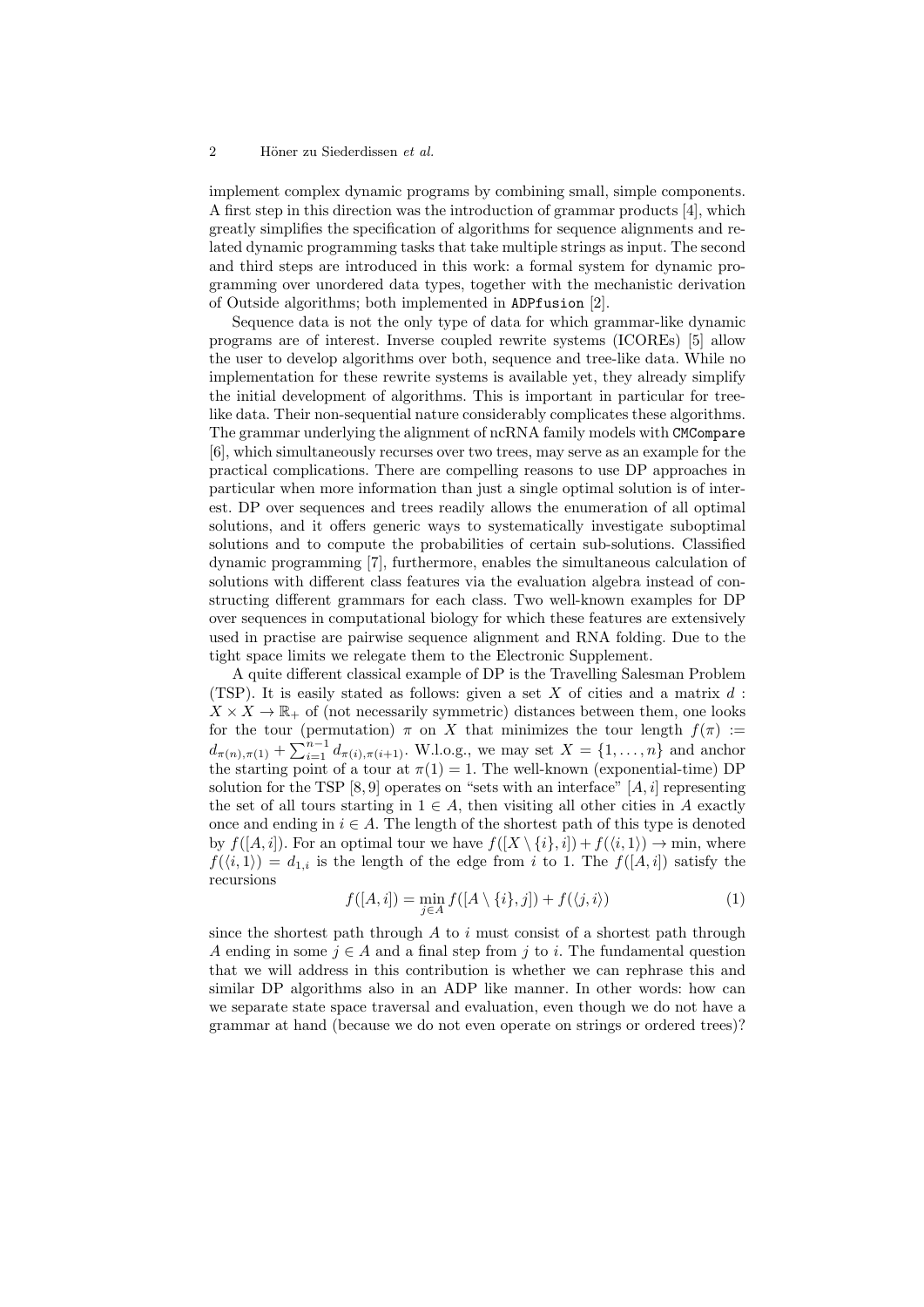## 2 ADP over Set-Like Data Types

Generalized Decompositions. The key observation is that we have to generalize the notion of parsing a string to much more general ways of traversing the state space. This interpretation of "productions" makes perfect sense for the paths in the TSP solution. The operator  $+$  provides the decomposition of the set  $A$  into  $A'$  as well as a terminal  $e$  denoting the newest edge added to  $A'$  to construct A.

$$
A \to A' + e'':= \{ [A, i] \mapsto [A \setminus \{i\}, j] + \langle j, i \rangle | A \subseteq X, j \in A \}
$$
 (2)

The path variables  $[A, i]$  highlight a second important ingredient of the formalism. Each object  $[A, i]$  consists of an interior part  $\text{int}([A, i]) = A \setminus \{i, 1\}$  and the interface  $\partial A = \{1, i\}$ . The latter consists of the vertices that need to be known explicitly for the evaluation: they will appear explicitly in the evaluation algebra. For fixed A in the production (2), e.g., we have to consider all  $j \in A \setminus \{1\}$  as possible endpoints of the paths.

The distinction between interior and interface of each object  $A := [int(A), \partial A]$ allows a more principled way to constructing concrete decompositions:

$$
[\text{int}(A), \partial A] \mapsto +[\text{int}(A_i), \partial A_i]
$$
\n(3)

with the following properties:

(C1)  $\bigcup_i A_i = A$ , i.e., the parts of A form a covering of A.

(C2)  $\text{int}(A_i) \cap \text{int}(A_j) \neq \emptyset$  implies  $i = j$ , i.e., the interiors of the parts are disjoint. (C3)  $\text{int}(A_i) \subseteq \text{int}(A)$ , i.e., the interiors behave like isotonic functions.

The intuition behind axiom (C1) is that any decomposition of an object must eventually evaluate all parts. Condition (C2) and (C3) implies that the interiors of the parts can be evaluated independently. To allow meaningful evaluation algebras in the ADP sense we require that concatenation is associative. It may be tempting to think of  $\partial$  and int in terms of generalized topological functions, i.e., as boundary and interior operators. This may not need to be the case in full generality, since we may have situations where A is not just a set.

A terminal is an object for which there is no further concrete decomposition. In the TSP examples, the terminals are on the one hand the edges  $\langle j, i \rangle$  that appear explicitly in the decompositions as well as the path  $\langle 1 \rangle := [\{1\}, 1]$  of length 0 that appears implicitly as the base case of the concrete decompositions. The boundary  $\partial A$  is not necessarily just an unstructured set. For the asymmetric TSP, e.g., start and end point of a path  $[A, j]$  are distinguished.

So far our discussion has been focussed on the decomposition of inputs in the terms of a grammar. The goal to optimize with an objective function in DP has only entered in passing, as in the TSP example in equ. (1). For DP to work, however, more is required. The grammar performs the decomposition of each subinput into its constituent elements, or terminal and non-terminal symbols. Each of the different decompositions is then evaluated using an evaluation algebra that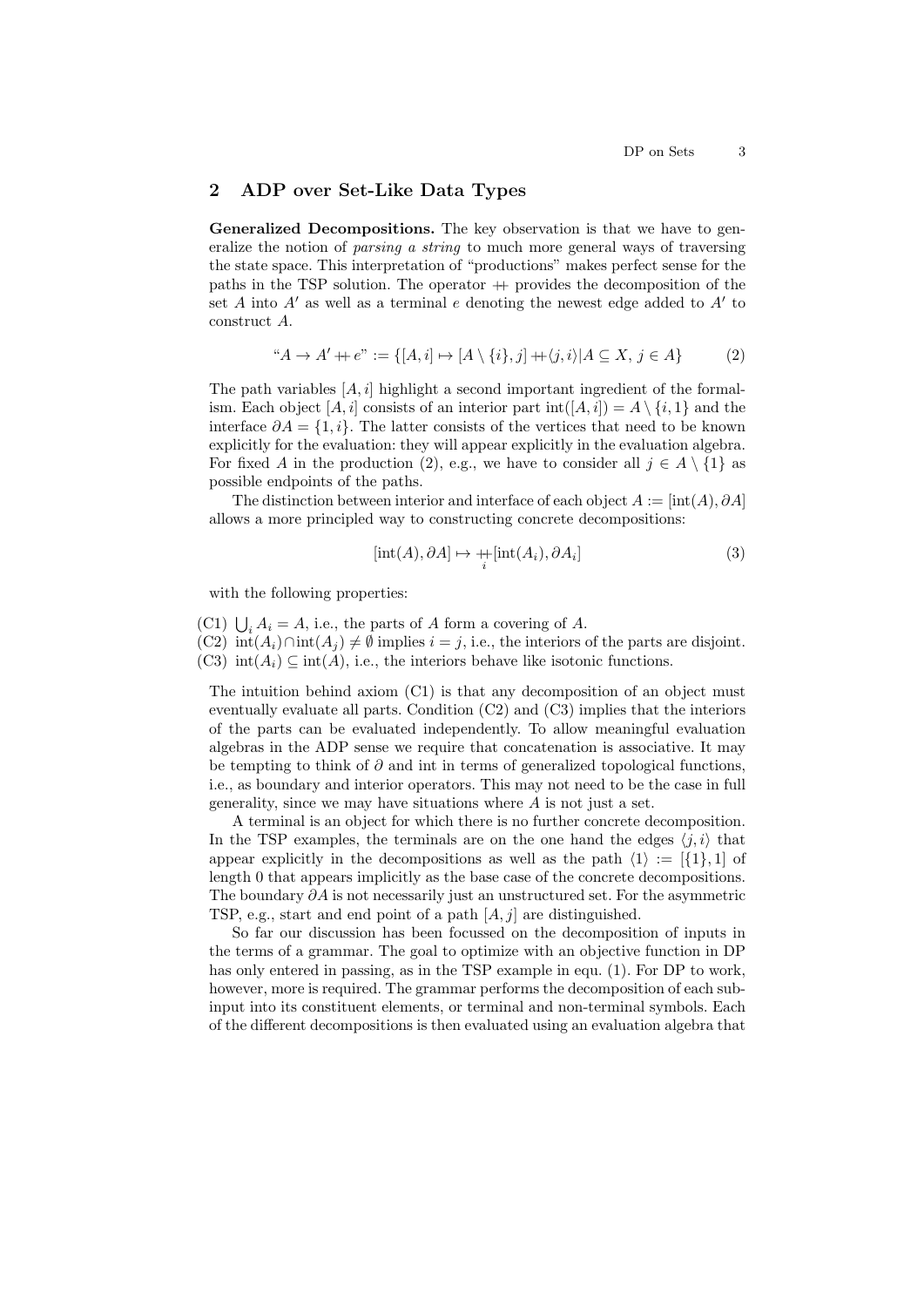defines how  $f(A)$  depends on the evaluation  $f(A_i)$  of the fragments. In general there are multiple alternative decompositions of A. For the TSP for instance, we have to consider  $A \to A \setminus \{i\}$  for all  $i \in A$ . It also is the job of the score algebra to combine the scores over these alternatives. To minimize  $f$ , scores are added over constituents and minimized over alternatives. To compute partition functions they are multiplied over constituents and added up over alternatives. Finally Bellman's principle [8] stipulates that decomposition and scoring play together in such a way that optimal solutions are always obtained by composing optimal solutions of smaller problems. We can implement algorithms specified in this formal system very efficiently (both in terms of programming effort and actual running times) using an extension to ADPfusion. Details are given in the Electronic Supplement.

Deriving Outside Algorithms. A key advantage of DP algorithms is the generic possibility to compute solutions with constraints, such as alignments that contain a given alignment edge. The basic idea behind this possibility is the combination of an "inside" with an "outside" solution, i.e., a pair of complementary partial solutions. Well known examples are pairwise sequence alignments or RNA folding. In the first example, pairwise alignments of prefixes are the objects of the forward (or "inside") recursion, while suffix-alignments are required as "outside" objects. In the RNA case, this is even more transparent, since "inside" runs over secondary structures on intervals, while the outside algorithm recurses over the complements of the intervals, again proceeding from smaller to larger outside objects. A good example is McCaskill's algorithm for computing the base pairing probabilities in the ensemble of all secondary structures formed by an input RNA molecule [10]. The construction of the outside traversal is a difficulty in ADP that has not been fully solved. For CFGs, thesis [11] shows that a grammar for the outside objects can be derived by doubling the input string and re-interpreting the region outside of interval  $[i, j]$  as the interval  $[j+1, i'-1]$ where  $i'$  is the equivalent position  $i$  in the 2nd copy of the input.

To make use of the full potential of dynamic programming it would be highly desirable to construct suitable outside traversals automatically from a given inside traversal. In the remainder of this section we discuss some of the general principles underlying the relationship of inside and outside recursion on a general level. The key observation is that the distinction of inside and outside comes from a generic way of splitting solutions so that

$$
[\text{int}(X), \partial A] \to [\text{int}(A), \partial A] + [\text{int}(A^*), \partial^* A^*]
$$
\n(4)

corresponds to the set of all solutions that are constrained to  $\partial A = \partial^* A^*$ , i.e., that contain the particular feature specified by  $\partial A$ . Set-like objects have a straightforward explicit definition of their outside objects:  $int(A^*) := X$  $(int(A) \cup \partial A)$ . The notation  $\partial^* A^*$  emphasizes that in the case of structured interfaces corresponding inside and outside objects must consist of the same terminals, but possibly in different orderings. In the Electronic Supplement we illustrate this construction for RNA folding and pairwise alignments.

The straightforward definition of outside objects suggests that it should also be possible to construct inside-style productions for these outside objects in a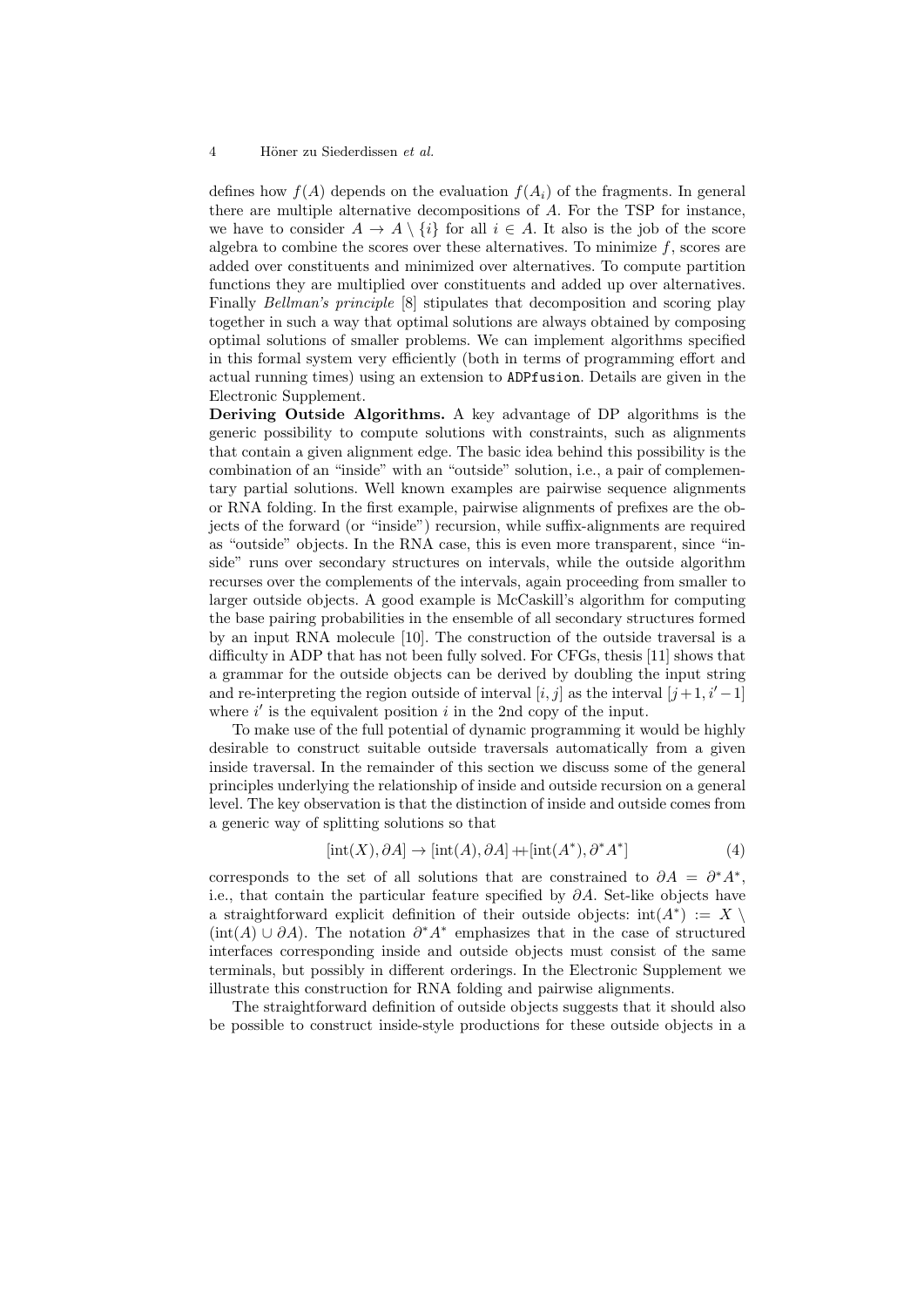generic, rule-based manner. It turns out that the solution to this long-standing problem in DP becomes surprisingly simple as soon as we allow ourselves to "parse" also data structures that are not strings or trees. With each concrete inside decomposition  $A \mapsto (+i A_i) + (+j \langle t_i \rangle)$ , where the  $A_i$  are non-terminals and the  $\langle t_i \rangle$  are terminals, we associate

$$
A_k^* \mapsto A^* + \left( \underset{i \neq k}{\text{# }} A_i \right) + \left( \underset{j}{\text{# }} \langle t_j \rangle \right) \tag{5}
$$

For examples and a discussion of start non-terminals and empty terminals we refer to the Electronic Supplement. The situation is even simpler for the TSP: we have  $[A,(1,i)]^* = [(X \setminus A) \setminus \{1,i\},(i, 1)]$ . In particular,  $[A,(1,i)] + [A,(1,i)]^*$ corresponds to the set of all Hamiltonian paths that run from 1 to  $i$  through A and then from i back to 1 through  $X \setminus A$ . The same idea applies to other Hamiltonian path problems.

## 3 Application to Gene Cluster Histories

Local duplication of DNA segments via unequal crossover is the most plausible mechanism for the emergence and expansions of local clusters of evolutionary related genes. It remains hard and often impossible to disentangle the history of ancient gene clusters in detail even though polynomial-time algorithms exist to reconstruct duplication trees from pairwise evolutionary distance data [12]. The reason is the limited amount of phylogenetic information in a single gene. The situation is often aggravated by the extreme time scales leading to a decay of the phylogenetic signal so that only a few, very well-conserved sequence domains can be compared. A large number of trees then fits the data almost equally well. A meaningful analysis thus must resort to some form of summary that is less detailed than a duplication tree. In the absence of genome rearrangements, and if duplication events are restricted to copying single genes to adjacent positions, we expect phylogenetic distance to vary monotonically with genomic distance. A shortest Hamiltonian path through the phylogenetic distance matrix therefore should conform to the linear arrangement of the genes on the genome. The same high noise level that suggests to avoid duplication trees makes us distrust a single shortest path. Rather, we would like to obtain information on the ensemble of all Hamiltonian paths.

The shortest Hamiltonian path problem, well known to be NP-complete, is closely related to the TSP, and admits a similar dynamic programming solution [8, 9]. We provide here an efficient implementation in our ADP-style framework. Denote by  $[i, A, j]$  with  $i, j \in A$  the set of all paths starting in i, ending in j, and passing through all other vertices of A in between. It will be convenient to fix the start and end points p and q of the paths, i.e., the search space is  $X_{pq} := [p, X, q]$ . With fixed p and q we need not treat the ends p and q as interface points, i.e., we can write  $[A,j]$  for the path sets, where  $p \in A$  and  $q \notin A$  for all  $A.$  As for the TSP we have  $[A, j] \mapsto [A \setminus \{j\}, k] + \langle k, j \rangle$  and  $[A, j] + [A, j]^* = X_{pq}$  from which we obtain the outside objects as the path sets  $[A, j]^* = [j, X \setminus A]$  with endpoint  $q \in$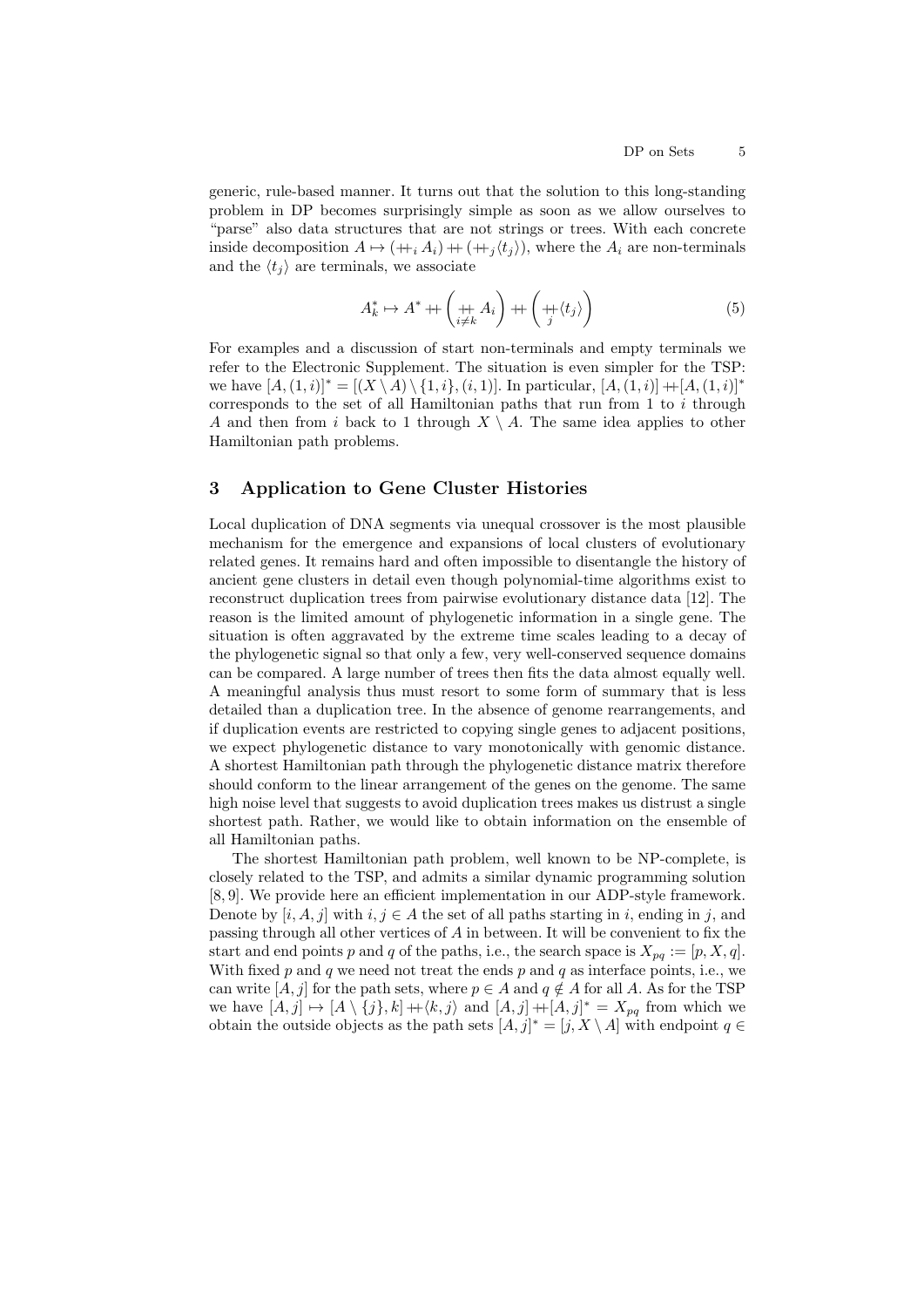

Fig. 1. Posterior probabilities of adjacencies of Hox genes along shortest Hamiltonian paths w.r.t. to phylogenetic distance. Top: effect of the temperature parameter  $T$  for distances between *Latimeria menadoensis* homeobox sequences. **Below:** Comparison of adjacencies for two different metrics (Hamming distance, and BLOSSUM-45 derived dissimilarities) in L. menadoensis (left) and S. purpuratus.  $T = 0.1$  to emphasize the structure of the ambiguities. Note the adjacencies between the block of anterior Hox genes  $(1,2,3)$  and the middle group genes  $(5,6,7,8)$ , reflecting the break-up and translocation of anterior genes to a genomic location before the posterior genes.

 $X \setminus A$ . The corresponding concrete decompositions are  $[j, B] \mapsto \langle j, k \rangle + [k, B \setminus A]$  ${j}$ ] for  $k \in B \setminus \{j\}$ . Partition functions Z over Hamiltonian paths are computed using  $Z(A + B) = Z(A)Z(B)$ ,  $Z({\lbrace p \rbrace}, p) = Z({\lbrace q, \lbrace q \rbrace \rbrace}) = 1$ , and  $Z({\langle i, j \rangle}) =$  $\exp(-d_{ii}/kT)$  is the Boltzmann factor of the distance between two vertices, i.e., of the terminals. Our generalized ADP framework takes care of computing all  $Z([p, A, i]) = Z([A, i])$  and  $Z([k, B, q]) = Z([k, B])$ . The a posteriori probability of observing an adjacency  $i \sim j$  in path with fixed endpoints p and q is  $P(i \sim j|p, q) = Z([p, A, i])Z(\langle i, j \rangle)Z([j, X \setminus (A \cup \{i\}), q])/Z(X_{pq}).$ As usual, this is simply the ratio of restricted and unrestricted partiton functions.

Summing over the possible end points of the paths yields

$$
P(i \sim j) = \frac{1}{Z} \sum_{p,q} Z([p, A, i]) Z(\langle i, j \rangle) Z([j, X \setminus (A \cup \{i\}), q]), \tag{6}
$$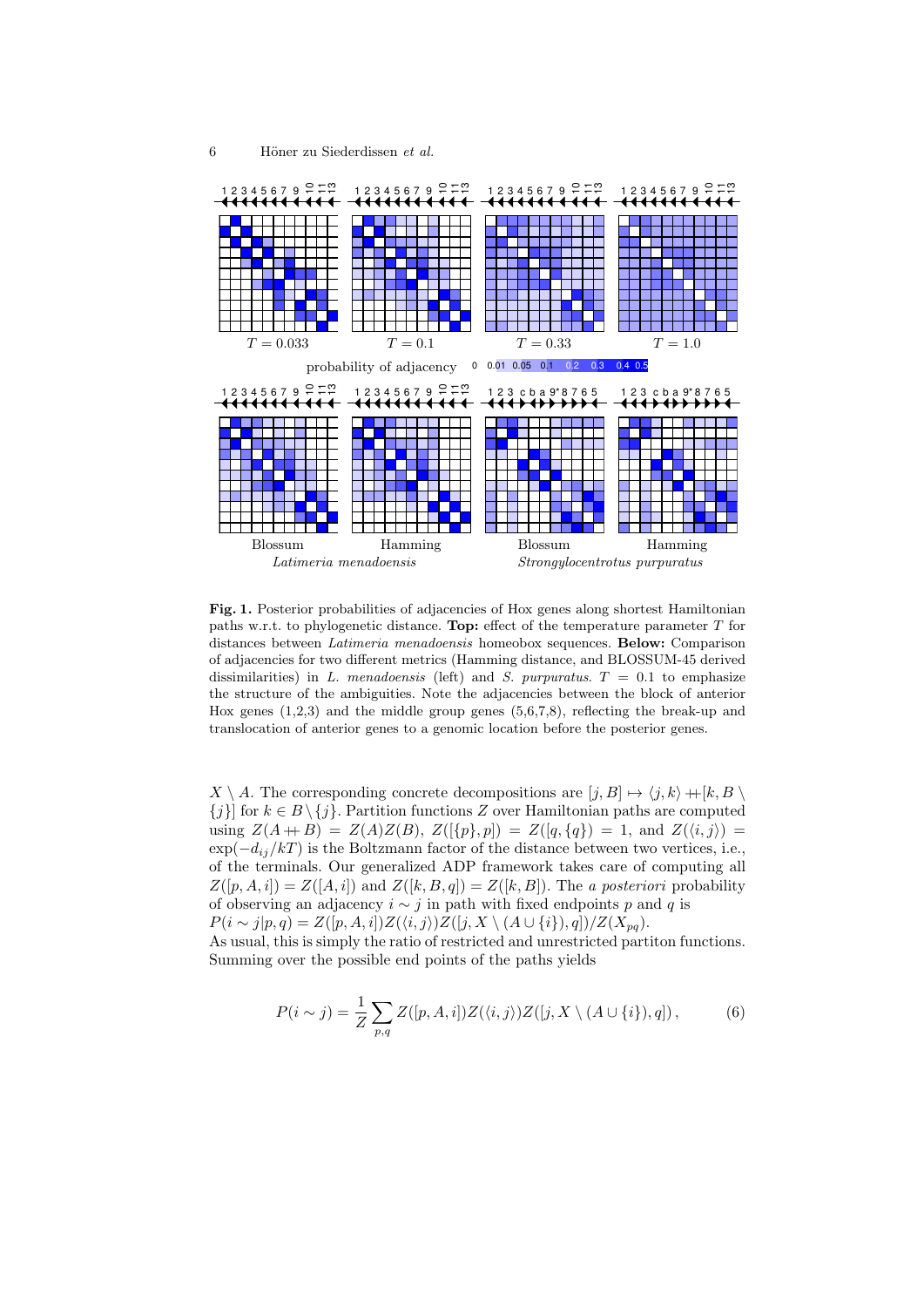where  $Z = \sum_{p,q} Z(X_{pq})$  is the partition function over all Hamiltonian paths.  $Z(X_{p,q})/Z$  is the probability that the path has p and q as its endpoints.

Hox genes are ancient regulators originating from a single Hox gene in the metazoan ancestor. Over the course of animal evolution the Hox cluster gradually expanded to 14 genes in the vertebrate ancestor. Timing and positioning of Hox gene expression along the body axis of an embryo is co-linear with the genomic arrangement in most species. Only the 60 amino acids of the so-called homeodomain can be reliably compared at the extreme evolutionary distances involved in the evolution of the Hox system. We use either the Hamming distance, measuring the number of different amino-acids, or the transformation  $d_{ab}$  =  $s(a, a) + s(b, b) - 2s(a, b)$  of the BLOSSUM45 similarity matrix to quantify the evolutionary distances of the homeodomain sequences. Setting  $k$  to the average pairwise genetic distance ensures that  $T$  quantifies the expected noise level as a fraction of the phylogenetic signal. For  $T \to 0$  we focus on the (co)optimal paths only, while  $T \to \infty$  leads to a uniform distribution of adjacencies.

We analyzed here the Hox A cluster of *Latimeria menadoensis* (famous as a particularly slowly evolving "living fossil"), which has sufferered the fewest gene losses among vertebrates. The Hox cluster of the sea urchin *Strongylocentrus* purpuratus, in contrast, has undergone fairly recent rearrangements of its gene order [13]. Fig. 1 shows the posterior probabilities of adjacencies. Both examples reflect the well-known clustering into anterior (Hox1-4), middle group genes (Hox4-8), and posterior ones (Hox9-13). The shortest Hamiltonian paths in L. menadoensis connect the Hox genes in their genomic order. In the sea urchin, however, we see adjacencies connecting the anterior subcluster (Hox1-3) with the genomic end of the cluster, i.e., the middle group genes (Hox8-Hox5).

## 4 Discussion

We have taken here the first step towards extending algebraic dynamic programming (ADP) beyond the realm of string-like data structures. Our focus is an efficient, yet notationally friendly way to treat DP on unordered sets. Our extension of ADP builds on the same foundation (namely ADPfusion [2]) as our grammar product formalism [14, 4]. Our formalism explicitly redefines the rules of parsing to match the natural subdivisions of the data type in question. In the case of sets, these are bipartitions and the splitting of individual elements, rather than the subdivision of an interval or the removal of a boundary element that are at the heart of string grammars. As a showcase example we considered in detail the shortest Hamiltonian path problem, which arises e.g. in the context of the evolution of ancient gene clusters. In this context we are interested in particular in probabilities and hence in restricted partition functions. An ADP-style implementation and a principled approach to constructing outside algorithms is of particular practical relevance here.

Our current framework still lacks generality and completeness in several respects. The theoretical foundations for the automated calculation of outside grammars for, basically, traversals of arbitrary data types is our most immedi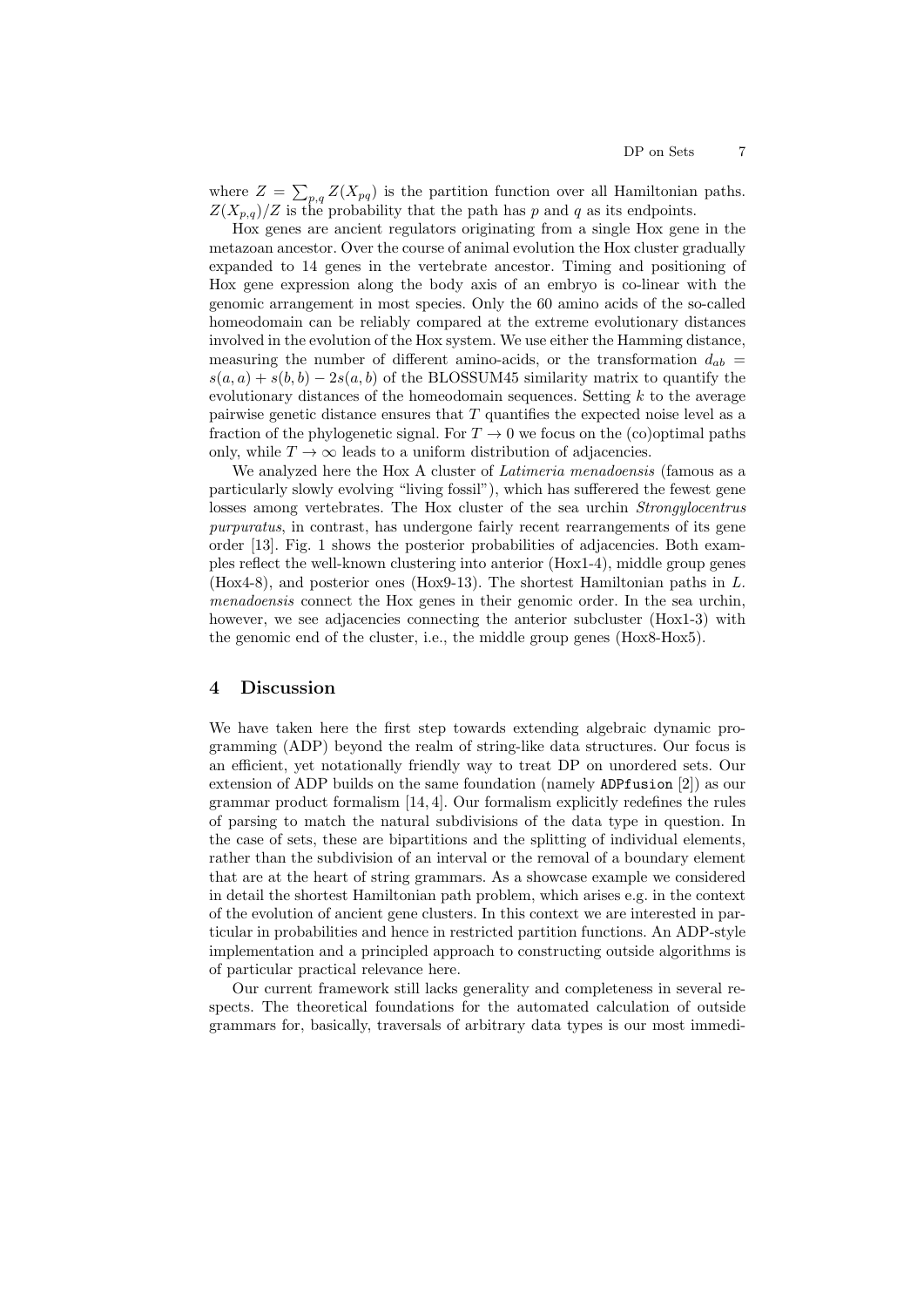ate concern. In this context McBride's notion of a derivative operator acting on data types [15] is highly relevant, even though it does not seem to be directly applicable. Even more generally, it might be possible to generate decomposition schemes, i.e. "grammar rules", from an analysis of the data structure itself.

Acknowledgements. This work was funded, in part, by the Austrian FWF, project "SFB F43 RNA regulation of the transcriptome", the Templeton Foundation, grant # 24332 "Origins and Evolution of Regulation in Biological Systems", and the DFG project "MI439/14-1".

#### References

- 1. Giegerich, R., Meyer, C.: Algebraic dynamic programming. In Kirchner, H., Ringeissen, C., eds.: Algebraic Methodology And Software Technology. Volume 2422 of Lect. Notes Comp. Sci. Springer, Berlin, Heidelberg (2002) 349–364
- 2. Höner zu Siederdissen, C.: Sneaking around concatMap: efficient combinators for dynamic programming. In: Proceedings of the 17th ACM SIGPLAN international conference on Functional programming. ICFP '12, ACM (2012) 215–226
- 3. Sauthoff, G., Janssen, S., Giegerich, R.: Bellman's GAP A Declarative Language for Dynamic Programming. In: Proceedings of the 13th international ACM SIGPLAN symposium on Principles and practices of declarative programming. PPDP'11, ACM (2011) 29–40
- 4. Höner zu Siederdissen, C., Hofacker, I.L., Stadler, P.F.: Product Grammars for Alignment and Folding. IEEE/ACM Trans. Comp. Biol. Bioinf. 99 (2014)
- 5. Giegerich, R., Touzet, H.: Modeling Dynamic Programming Problems over Sequences and Trees with Inverse Coupled Rewrite Systems. Algorithms (2014) 62–144
- 6. Höner zu Siederdissen, C., Hofacker, I.L.: Discriminatory power of RNA family models. Bioinformatics 26(18) (2010) 453–459
- 7. Voß, B., Giegerich, R., Rehmsmeier, M.: Complete probabilistic analysis of RNA shapes. BMC biology  $4(1)$  (2006) 5
- 8. Bellman, R.: Dynamic programming treatment of the travelling salesman problem. J. ACM 9 (1962) 61–63
- 9. Held, M., Karp, R.M.: A dynamic programming approach to sequencing problems. J. SIAM 10 (1962) 196–201
- 10. McCaskill, J.S.: The equilibrium partition function and base pair binding probabilities for RNA secondary structure. Biopolymers 29 (1990) 1105–1119
- 11. Janssen, S.: Kisses, ambivalent models and more: Contributions to the analysis of RNA secondary structure. PhD thesis, Univ. Bielefeld (2014)
- 12. Elemento, O., Gascuel, O.: An efficient and accurate distance based algorithm to reconstruct tandem duplication trees. Bioinformatics 8 Suppl. 2 (2002) S92S99
- 13. Cameron, R.A., Rowen, L., Nesbitt, R., Bloom, S., Rast, J.P., Berney, K., Arenas-Mena, C., Martinez, P., Lucas, S., Richardson, P.M., Davidson, E.H., Peterson, K.J., Hood, L.: Unusual gene order and organization of the sea urchin Hox cluster. J Exp Zoolog B Mol Dev Evol 306 (2006) 45–58
- 14. Höner zu Siederdissen, C., Hofacker, I.L., Stadler, P.F.: How to Multiply Dynamic Programming Algorithms. In: Brazilian Symposium on Bioinformatics (BSB 2013). Volume 8213 of Lect. Notes Bioinf., Springer, Heidelberg (2013) 82–93
- 15. McBride, C.: Clowns to the left of me, jokers to the right (pearl): dissecting data structures. In: ACM SIGPLAN Notices. Volume 43., ACM (2008) 287–295

<sup>8</sup> Höner zu Siederdissen et al.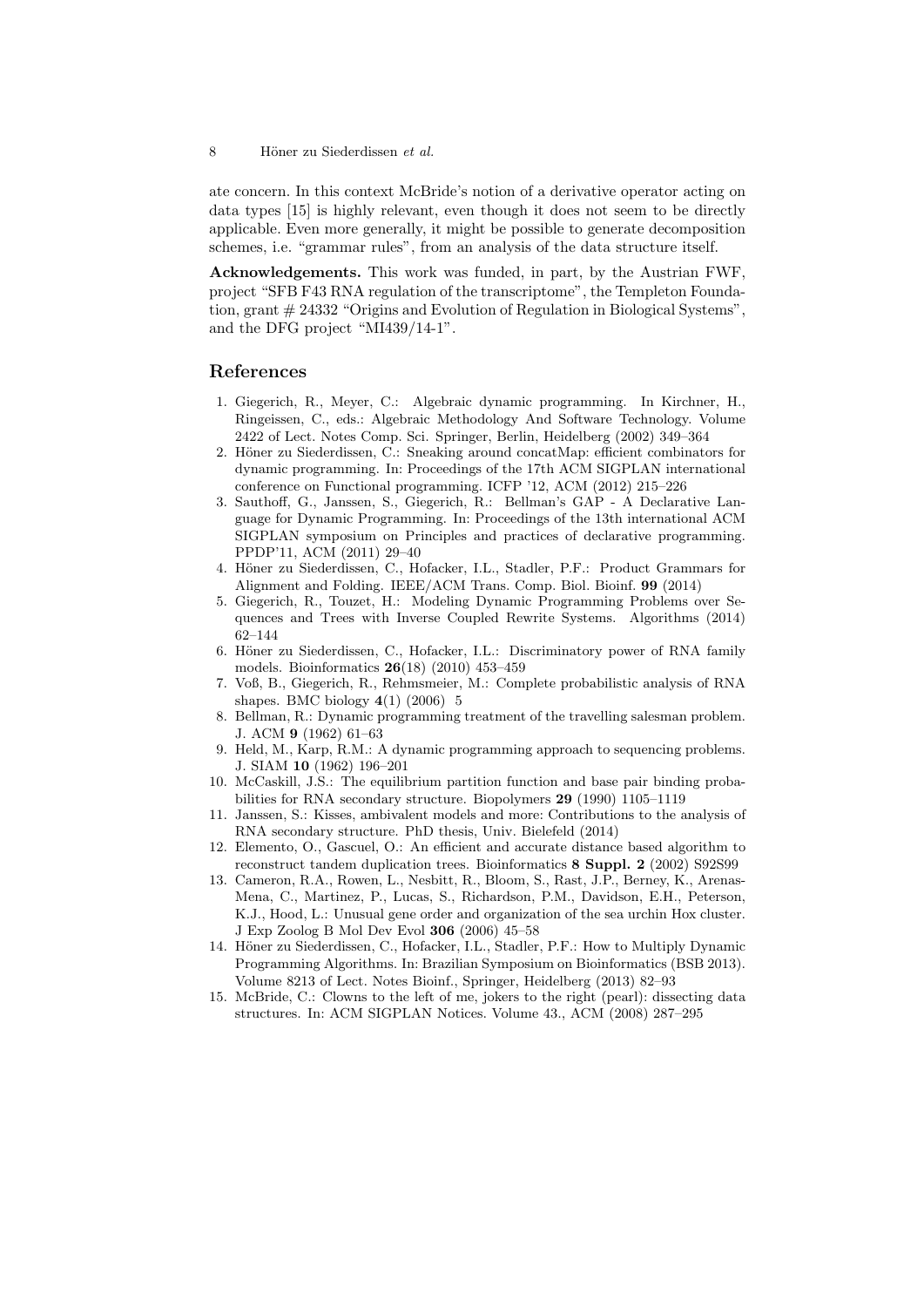# Dynamic Programming for Set Data Types Electronic Supplement

Christian Höner zu Siederdissen<sup>1</sup>, Sonja J. Prohaska<sup>2</sup>, and Peter F. Stadler<sup>2</sup>

 $1$  Dept. Theoretical Chemistry, Univ. Vienna, Währingerstr. 17, Wien, Austria

<sup>2</sup> Dept. Computer Science, and Interdisciplinary Center for Bioinformatics, Univ. Leipzig, Härtelstr. 16-18, Leipzig, Germany

## Illustrative Examples

#### DP for RNA Folding

A good example for Dynamic Programming over sequences is RNA folding. We consider here only a minimal example based on the grammar with non-terminals S and B denoting arbitrary structures and secondary structures enclosed by a base pair respectively. We write terminals in the usual shorthand notation as • for an unpaired base, while ( and ) denotes a base pair. There are just five productions in the usual RNA CFG

$$
S \to B \mid \bullet S \mid BS \mid \bullet \qquad B \to (S) \tag{1}
$$

The corresponding evaluation algebra that counts base pairs amounts to addition, with the terminals  $\bullet$  and  $(\dots)$  evaluating to 0 and 1, resp.

The productions of the RNA folding grammar, equ. (1), can be viewed as a set of concrete decompositions for a given input. For instance,

$$
"S \to BS" := \{ S_{ij} \to B_{ik} S_{k+1,j} | 1 \le i \le k < j \le n \}
$$
  

$$
"B \to (S)" := B_{ij} \to \langle i, j \rangle + S_{i+1,j-1}
$$
 (2)

Similar expressions can immediately be written down for " $S \to \bullet S$ " and " $S \to \bullet S$ "  $B$ ". These sets depend explicitly on the input since n is the length of the input sequence. This is not unexpected since the search space of course depends on the input.

In the RNA case, all relevant sets are intervals. The unconstrained structures have empty interfaces. We have  $S := [S, \emptyset]$  and hence  $S^* = [X \setminus S, \emptyset]$  where  $X = [1, \ldots, n]$  is the set of sequence positions. The B-objects have the endpoints as interfaces  $B := [B \setminus \{i, j\}, \langle i, j \rangle]$ . Thus  $B^* := [(X \setminus B) \setminus \{i, j\}, \langle j, i \rangle]$ . Thus

"
$$
X \to S + S^*
$$
 ::= { $S_{ij} + T_{i-1,j+1} | 1 \le i \le j \le n$ } 
$$
(3)
$$

consists of all possible decompositions of  $X$  into "inside" secondary structure  $S_{ij}$  and "outside" structures  $T_{i-1,j+1}$ . These outside objects correspond to all secondary structures on the union of  $[1, i - 1]$  and  $[j + 1, n]$ . Similarly  $\mathsf{B} + \mathsf{B}^*$ lists all secondary structures with given base pair  $\langle i, j \rangle$ .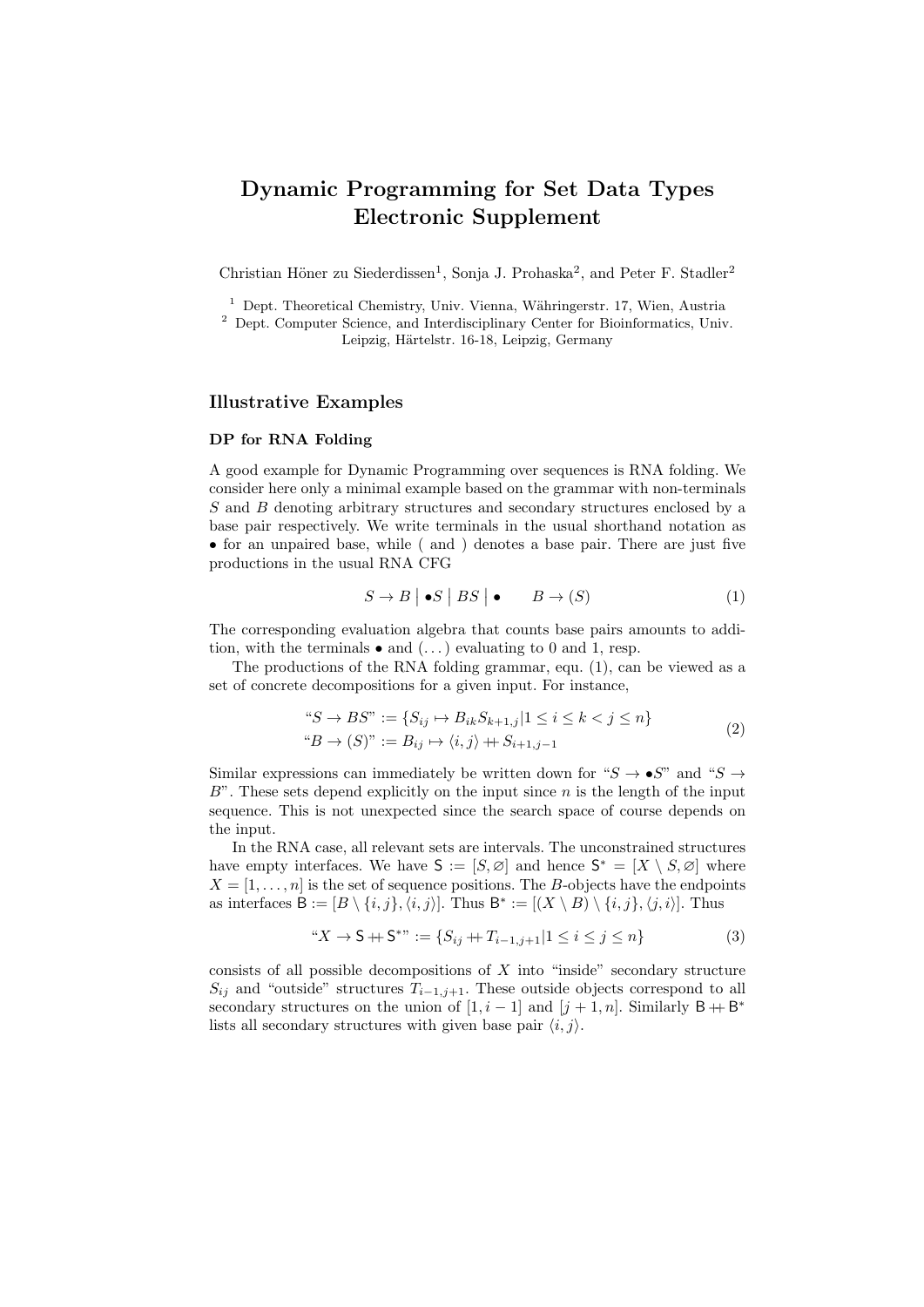

Fig. 1. Derivation of the outside algorithm for a Gotoh-style pairwise sequence alignment. Top: graphical notation for the productions. Non-terminals are alignments ending in a (mis)match, insertion, or deletion, terminals are (mismatches), and single base insertions and deletions. For each non-terminal, the interior and the interface is indicated. Middle: definition of outside objects by complementing to a full alignment and constraining on the interface. Bottom: The grammar derived for the outside elements coincides with the suffix version of Gotoh's algorithm.

#### DP for Pairwise Sequence Alignments

Pairwise sequence alignment with affine gap costs is solved by Gotoh's wellknown algorithm. The corresponding context free grammar has three non-terminals  $M, D, I$ , depending on whether the right end of the alignment is a match state, a gap in the first sequence, or a gap in the second sequence. Note that this CFG operates on two rather than a single input string. The productions are of the form

$$
M \to M(\begin{array}{c} u \\ v \end{array}) \mid D(\begin{array}{c} v \\ v \end{array}) \mid I(\begin{array}{c} u \\ v \end{array}) \mid (\begin{array}{c} \varepsilon \\ \varepsilon \end{array}) D \to M(\begin{array}{c} u \\ v \end{array}) \mid D(\begin{array}{c} u \\ v \end{array}) \mid I(\begin{array}{c} u \\ u \end{array}) I \to M(\begin{array}{c} u \\ v \end{array}) \mid D(\begin{array}{c} v \\ v \end{array}) \mid I(\begin{array}{c} u \\ v \end{array})
$$
(4)

where  $u$  and  $v$  denote terminal symbols. ' $-$ ' corresponds to gap opening, while '.' denotes the (differently scored, cf. colored terminals in Fig. 1) gap extension.

#### Outside Objects

Let us apply the construction of equ.(5) of the main text. In linear grammars, such as the pairwise sequence alignment problem, this is particularly simple. We first note that the "last column", i.e., whether an alignment of prefixes ends in a (mis)match, an insertion, or a deletion forms the interface of the partial solution. Then we see that  $M_{ij}^*$  is simply the set of alignments of suffixes, again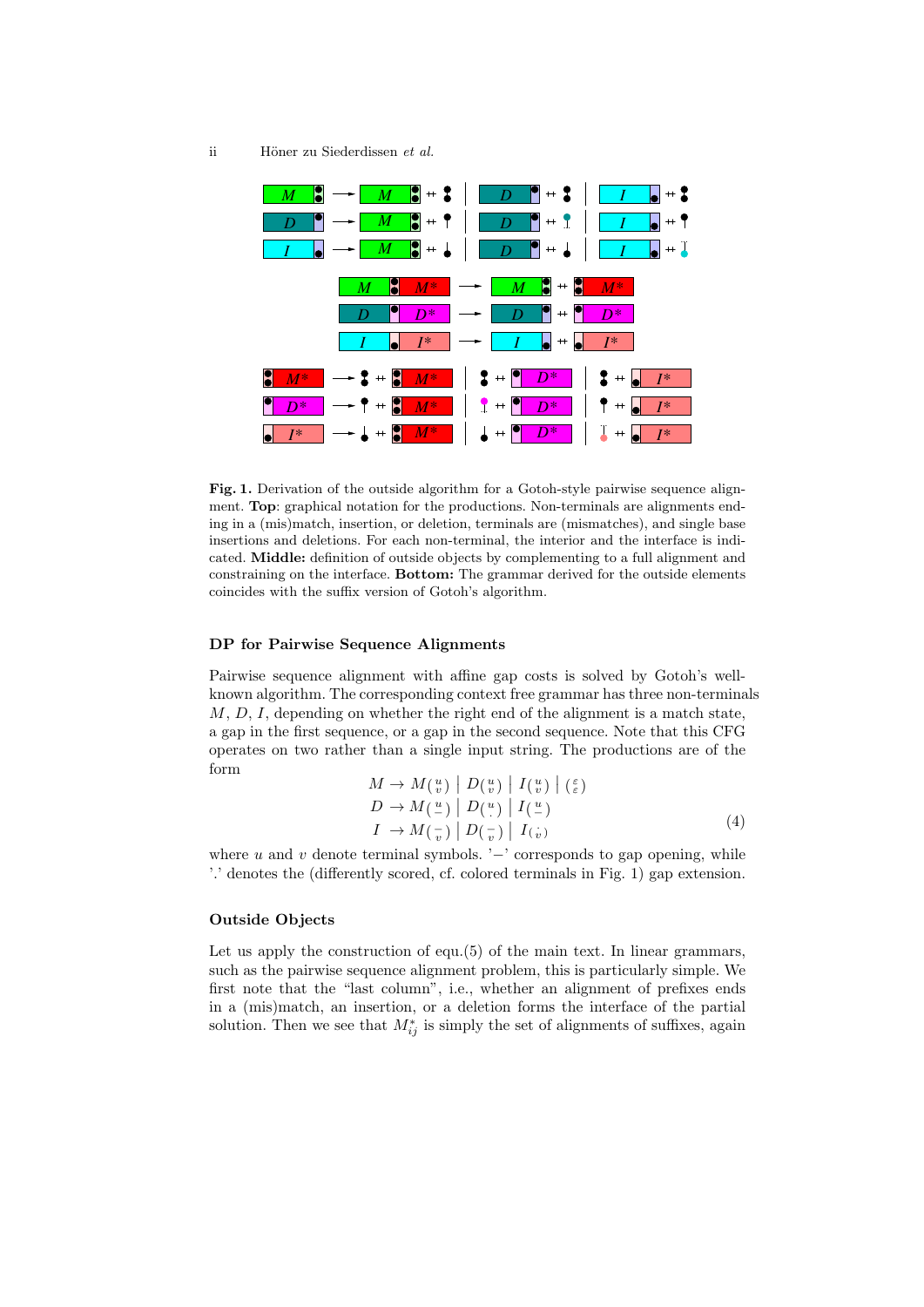with the terminal  $\binom{i}{j}$  at its left end. int $(M^*_{ij})$  is an alignment of the suffixes starting at  $i + 1$  and  $j + 1$ . The complete situation is summarized in Figure 1. The recursions for the outside objects are readily derived. For instance, there are three decompositions resulting in an M-object:  $M_{ij} \mapsto M_{i-1,j-1} + (\bullet)$ ,  $D_{ij} \mapsto$  $M_{i-1,j} + \binom{\bullet}{-}$ , and  $I_{ij} \mapsto M_{i,j-1} + \binom{\bullet}{-}$ . The corresponding outside decompositions are  $M^*_{i-1,j-1} \mapsto (\bullet) + M^*_{ij}, M^*_{i-1,j} \mapsto (\bullet) + D^*_{ij}, M^*_{i,j-1} \mapsto (\bullet) + I^*_{ij}$ . Renaming the indices to  $i$  and  $j$  on the l.h.s. of each decomposition yields  $M^*_{i,j} \mapsto (P^*_{i+1,j+1} | P^*_{i-1,j} + P^*_{i+1,j} | P^-_{i,j+1} + P^*_{i,j+1})$ . Analogous expressions are obtained for  $D_{ij}^*$  and  $I_{ij}^*$ . As a result we therefore obtain the well-known recursions for Gotoh's algorithm operating on suffixes instead of prefixes. It is worth noting that in this case the inside-style decompositions of the outside objects do not involve the inside objects. This is a general feature of linear grammars, which have only one non-terminal on the r.h.s. of each production.

In the general case, the outside algorithm mixes inside and outside objects. This is the case for instance for RNA folding. The outside objects are structures on the complement of a sequence interval. Since unconstrained structures in our definition have no interface, the sets of positions of  $S_{ij}$  and  $S_{ij}^*$  are disjoint. Using a notation where the indices denote the extremal nucleotides we have  $S_{ij}^* =$  $T_{i-1,i+1}$ , where the latter denotes the set structures on the disjoint union of the intervals  $[1, i-1]$  and  $[j+1, n]$ . On the other hand the structures constrained to be enclosed by a base pair have that base pair as their interface. Thus  $B^*ij = C_{ij}$ , where  $C_{ij}$  denotes the set of all structures on  $[1, i] \dot{\cup} [j, n]$  so that  $(i, j)$  forms a base pair. Note that  $C_{ij}$  corresponds to  $T_{ij}$  with the additional constraint that  $\langle i, j \rangle$ is a base pair. This definition of the outside objects and the rule for generating the decompositions of the outside objects leads to the following correspondences:

| $S_{ij} \rightarrow B_{ij}$                             | yields                                       | $B_{ij}^* \rightarrow S_{ij}^*$                             |
|---------------------------------------------------------|----------------------------------------------|-------------------------------------------------------------|
| $S_{ij} \rightarrow \langle i \rangle + S_{i+1,j}$      | yields                                       | $S_{i+1,j}^* \rightarrow \langle i \rangle + S_{ij}^*$      |
| $S_{ij} \rightarrow B_{ik} S_{k+1,j}$                   | yields                                       | $B_{ik}^* \rightarrow S_{ij}^* + S_{k+1,j}$                 |
| and                                                     | $S_{k+1,j}^* \rightarrow S_{ij}^* + B_{k-1}$ |                                                             |
| $B_{ij} \rightarrow S_{i+1,j-1} + \langle i, j \rangle$ | yields                                       | $S_{i+1,j-1}^* \rightarrow B_{ij}^* + \langle i, j \rangle$ |

Substituting the  $T$  and  $C$  notation and renaming the indices so that the l.h.s. of the rules always refers to  $[1, i] \cup [j, n]$  leads to the following set of concrete decompositions for the outside objects:



The construction equ.(5) of the main text implies that the outside grammars also make use of inside non-terminals, indicated in black in the diagrams in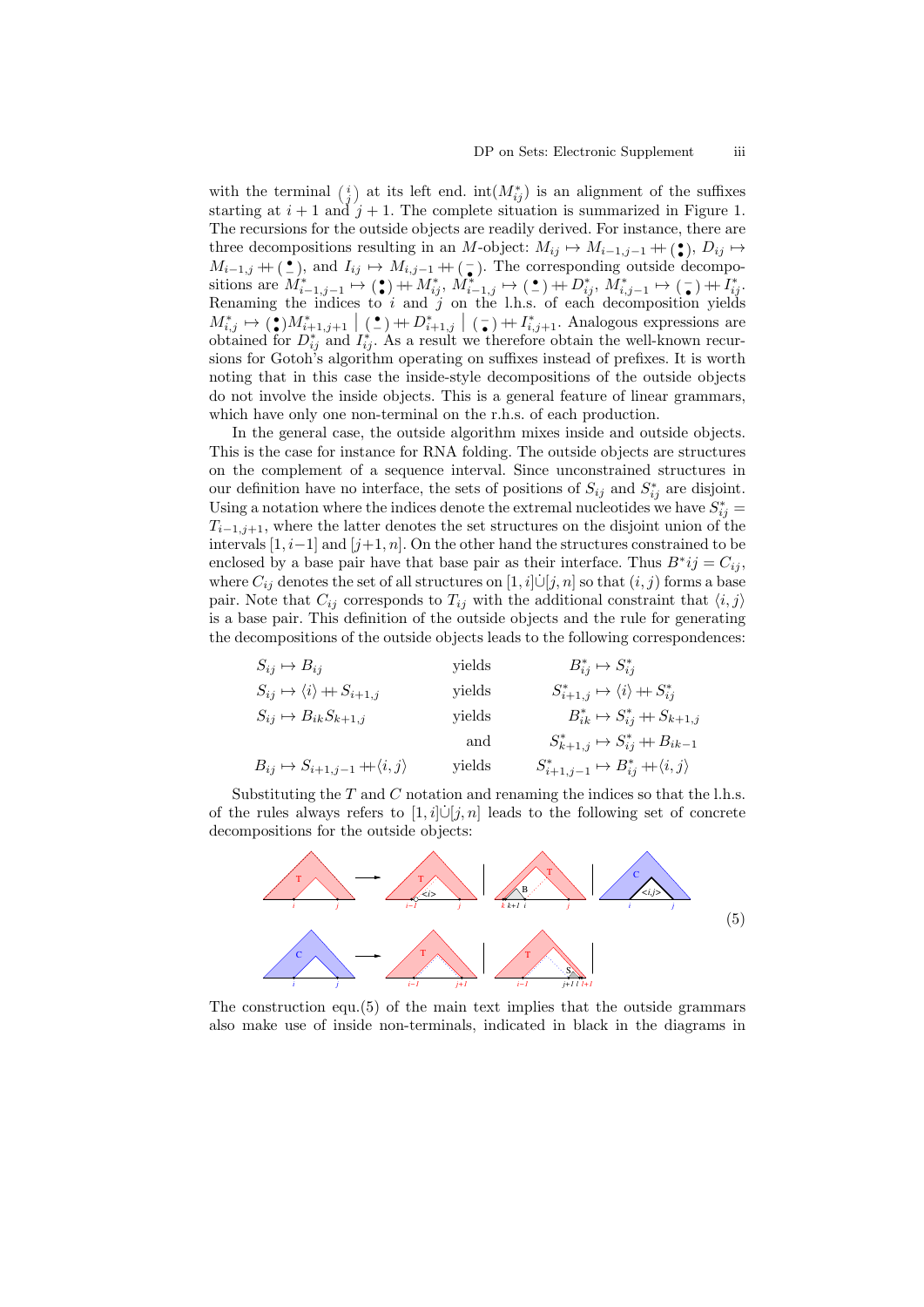#### iv Höner zu Siederdissen et al.

equ. (5), whenever there is an inside production that contains more than one non-terminal on its r.h.s. In a more conventional notation we may write equ.(5) as follows:

$$
T_{ij} \mapsto \langle i \rangle + T_{i-1,j} \qquad C_{ij} \mapsto T_{i-1,j+1}
$$
  
\n
$$
T_{ij} \mapsto T_{k,j} + B_{k+1,i} \qquad C_{ij} \mapsto T_{i-1,l+1} + S_{j+1,l}
$$
  
\n
$$
T_{ij} \mapsto C_{ij} + \langle i, j \rangle
$$

It is important to note that  $+$  operator here as a semantics different from just string concatenation.

#### Start and Stop Symbols

We have, for brevity of presentation, disregarded the difficulties arising from start and stop symbols. It is always possible to write the grammar with a dedictated start symbol © that never appears on the r.h.s. of a production. Note that © designates a completely unspecified solution, i.e., encodes the complete search space. The corresponding outside object is the empty string  $\varepsilon$ , referring to an empty set of solutions. The inside production  $\mathcal{Q} \to S$  obviously gives rise to the outside production  $S^* \to \varepsilon$ . Correspondingly, any rule of the form  $N \to \varepsilon$  recognizing the empty string must have a corresponding outside production  $\mathcal{Q} \to T^*$ . In the RNA example above we have written the grammar without an explicity  $\varepsilon$  symbol. This is possible because parsing also stops at any terminal. Hence we need to deal with all rules of the form  $N \to t$ . These naturally transform to  $\mathcal{Q} \to t + N^*$ , thus giving rise to the rules for the start symbol of the outside recursions.

## Algorithms in ADPfusion

The efficient implementation of dynamic programs for set data types is based on the ADPfusion[1] framework. In its inception ADPfusion operated on contextfree grammars for sequences similar to Algebraic dynamic programming (ADP) by Giegerich et al. [2]. With the extension to single- and multi-dimensional languages [3, 4], ADPfusion acquired the possibility to handle different types of input and index spaces.

The choice of ADPfusion is based on its agnosticism toward index spaces, input types, as well as the separation of a grammar which gives the structure of the search space and algebras to evaluate candidate structures.

With a basis in stream fusion techniques [5] algorithms developed within this framework have running time performance close to well-optimized C code. While we cannot provide comparative figures for the algorithms described in this contribution (since we did not implement them in C), the original work [1] provides performance characteristics for several real-world algorithms.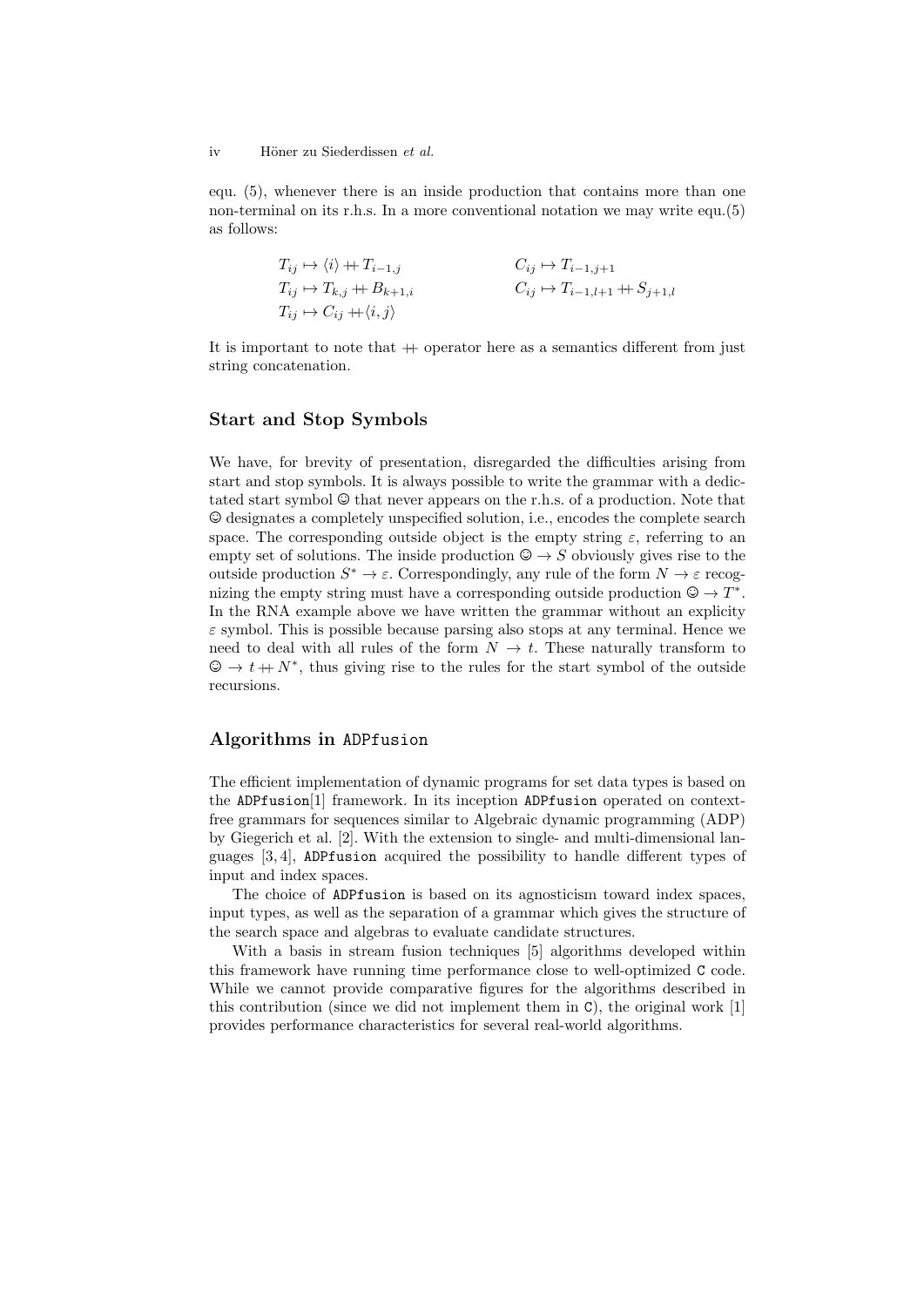#### Implementation of Set-based DP Algorithms

The implementation of set-based dynamic programming algorithms comprises two large steps, of which typically only the second needs to be performed by the developer of DP algorithms. The first step is the implementation of novel index structures, as well as terminal and non-terminal symbols. The second step is the implementation of an actual algorithm.

#### Novel Index Structures, Terminals, and Non-Terminals

Index structures hold the necessary information to identify each substructure within the recursive decomposition of a problem. A context-free grammar on sequences will make use of a *subword*, a pair of indices  $(i, j)$  which give the start and end index of the substring currently being evaluated.

An index structure for sets with an interface contains the bit-vector of active set elements, as well as an identifier for the interface.

Terminal symbols extract, given an index, "atomic" elements from the input. For sequences, these will be individual characters. For the sets used in this work, they constitute nodes in the graph or active elements in the set.

Non-terminal symbols finally have two aspects. On the one hand, in terms of a formal grammar, they are simply symbols that are being replaced when following production rules. In terms of efficient dynamic programming implementation however, they hold the results of previous calculations on smaller indices and thereby facilitate a more efficient solution of the problem via memoization.

#### The Hamiltonian Path Problem

Following the notation from above, the dynamic programming decomposition of the shortest path from node i to node j, traversing all nodes in  $A$  is written as:

$$
[i, A, j] \mapsto [i, A, k] + \langle k, j \rangle. \tag{6}
$$

The translation to ADPfusion follows almost mechanistically, though we shall forego the pseudo-code here. We need a non-terminal  $N$  indexed by the index structure  $[i, A, j]$ . In addition, we need two terminal symbols: d which splits of the current head of the traversed path, and  $p$  which "peaks" at the second to last element. The terminal symbol  $p$  is of purely syntactic nature, given that non-terminals act as score memoizers.

The function f evaluates the score yielded by combining d with  $(p, N)$ , or adding a new edge  $(p, d)$  to the existing path.

$$
N_{[i,A,j]} \mapsto_f d_{[k,\emptyset,j]} + (p_{[i,A\setminus k,k]}, N_{[i,A\setminus k,k})
$$
\n
$$
(7)
$$

Finally, in ADPfusion we prefer to keep indices out of sight, which means that a suitable encoding of the production rule is:

$$
N \mapsto_f d + (p, N). \tag{8}
$$